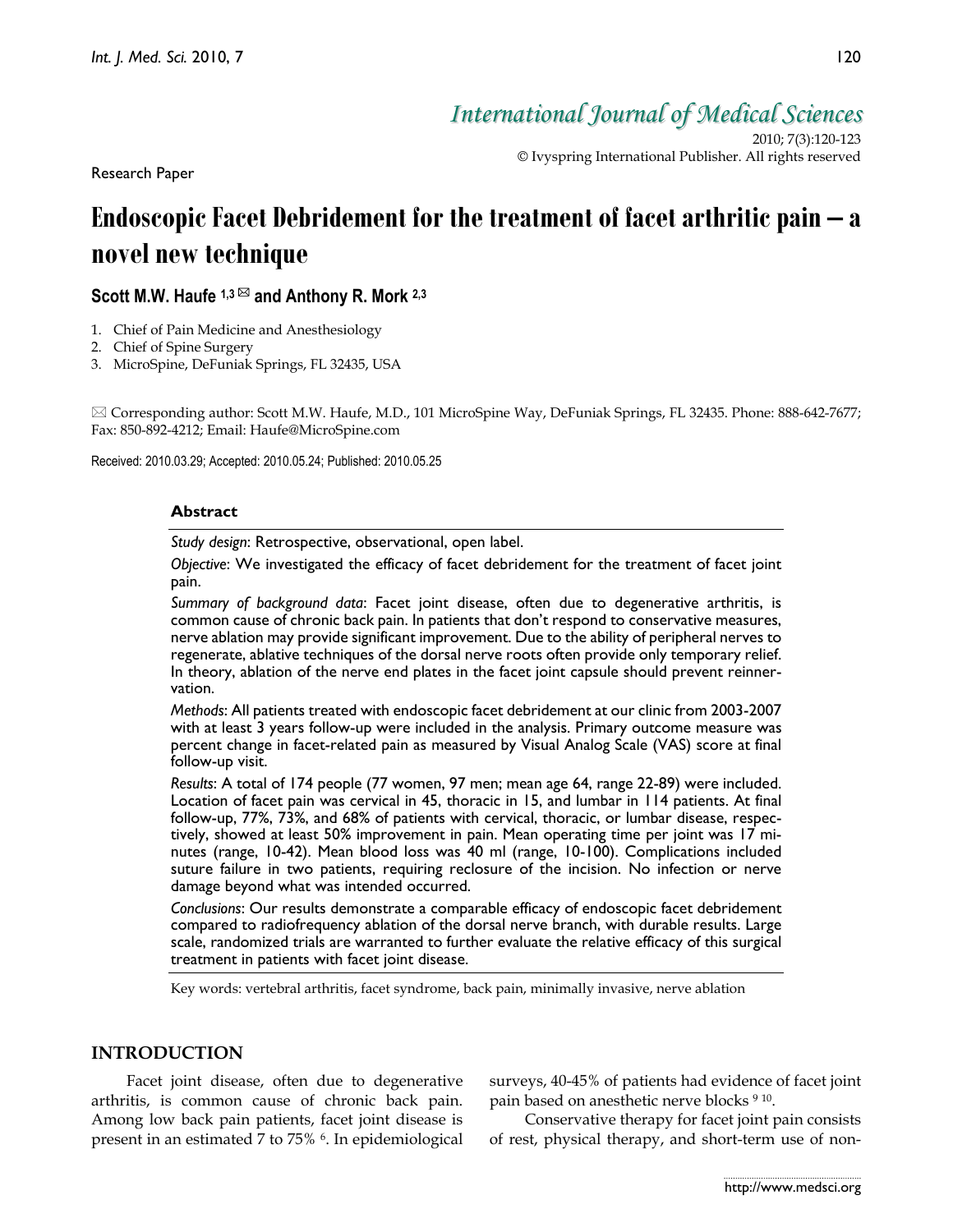steroidal anti-inflammatory drugs or oral steroids 18. Local steroid injections and trigger point injects may provide rapid relief that continues to improve over 5-7 days, but lacks evidence in the form of well designed clinical trials 6 <sup>18</sup> <sup>14</sup> <sup>16</sup> 4. With steroid injection, pain relief can last anywhere from 2 months to 2 years, but a subset of patients will have no significant benefit 18.

In patients with continued pain despite these measures, nerve ablation may provide significant relief. Rhizotomy is commonly performed by radiofrequency ablation (RFA); cryo-denervation has been reported in Europe 2 <sup>17</sup> 1. Ablation of the dorsal nerve roots supplying the painful facet joint provides significant relief, but due the innate ability of peripheral nerves to regenerate, improvement is impermanent. Theoretically, removal of the capsular tissue within the joint, which contains the peripheral nerve endplate receptors, should prevent nerve regeneration. Without endplate receptors present within the joint, dorsal root axons should be incapable of re-innervating the joint.

In this study we investigate the long-term efficacy of facet debridement for the treatment of chronic back pain originating in the facet joint.

### **MATERIALS AND METHODS**

#### **Patient enrollment and evaluation**

All patients treated with endoscopic facet debridement at our institution from 2003-2007 with at least 3 years follow-up were included in the analysis. Patients were diagnosed based on response to facet injections as follows: 1 ml of 0.25% bupivacaine was injected using a 22 gauge needle with fluoroscopic guidance into the joints near their reported pain. Patients with at least 75% improvement in their back pain immediately following injection were diagnosed with facet pain.

Primary outcome measure was percent change in facet-related pain as measured by Visual Analog Scale (VAS) score at final follow-up visit. Secondary outcome was change in OSWESTRY disability index from preoperative evaluation to final follow-up.

#### **Surgical procedure**

The procedure commenced as follows: the patient is appropriately prepped and draped. Using fluoroscopic guidance, the facet joints are identified. An incision of between  $\frac{1}{2}$  to  $\frac{3}{4}$  of an inch is made in

the skin at the entry site. A guide wire is inserted down to the facet joint and then secured into the joint surface. A dilation system is inserted over the guide wire and used to dilate the tissues and to allow adequate working environment. Various final dilation sizes were utilized during the study with a range of 7 to 14mm. The various sizes were utilized to determine the minimal size needed to achieve the procedure. Through the final dilation portal, pituitaries are then used to remove the capsular tissue under direct observation via a standard laparoscopic scope system. The scope size varied based on the size of the portal and ranged from 2.7 to 7mm in diameter. Electrocautery and holmium lasers are also used to complete the denuding of the joint surface to insure that the complete capsular region was removed. Once the joint is completely denuded of capsular tissue, the dilation system is removed and the site closed with subcutaneous sutures. Each joint takes approximately 15 to 20 minutes to properly treat. A maximum of 6 joints were treated at any time; most patients required treatment of 4 joints: 116 people had 4 joints treated (bilateral joints times two levels), 32 had 6 joints or 3 levels bilateral, and 26 had one level bilateral or two joints treated. The reason the maximum treated joints was 6 is due to time restraints of the surgery.

# **RESULTS**

A total of 174 people (77 women, 97 men; mean age 64, range 22-89) were included. Length of follow-up was at least 3 years with a maximum of 6 years. Location of facet pain was cervical in 45, thoracic in 15, and lumbar in 114 patients.

Surgical times varied based on the number of joints treated. Mean operating time per joint was 17 minutes (range, 10-42). Mean blood loss was 40 ml (range, 10-100). Complications included suture failure in two patients, requiring re-closure of the incision. No infection or nerve damage beyond what was intended occurred.

Table 1 reports percent change in VAS at follow-up. A total of 77%, 73%, and 68% of patients with cervical, thoracic, or lumbar disease, respectively, showed at least 50% improvement in pain at last follow-up. Table 2 reports change in Oswestry score from preoperative evaluation to final follow-up. Overall, 76%, 60%, and 75% of patients with cervical, thoracic, or lumbar facet disease, respectively, had at least 50% improvement.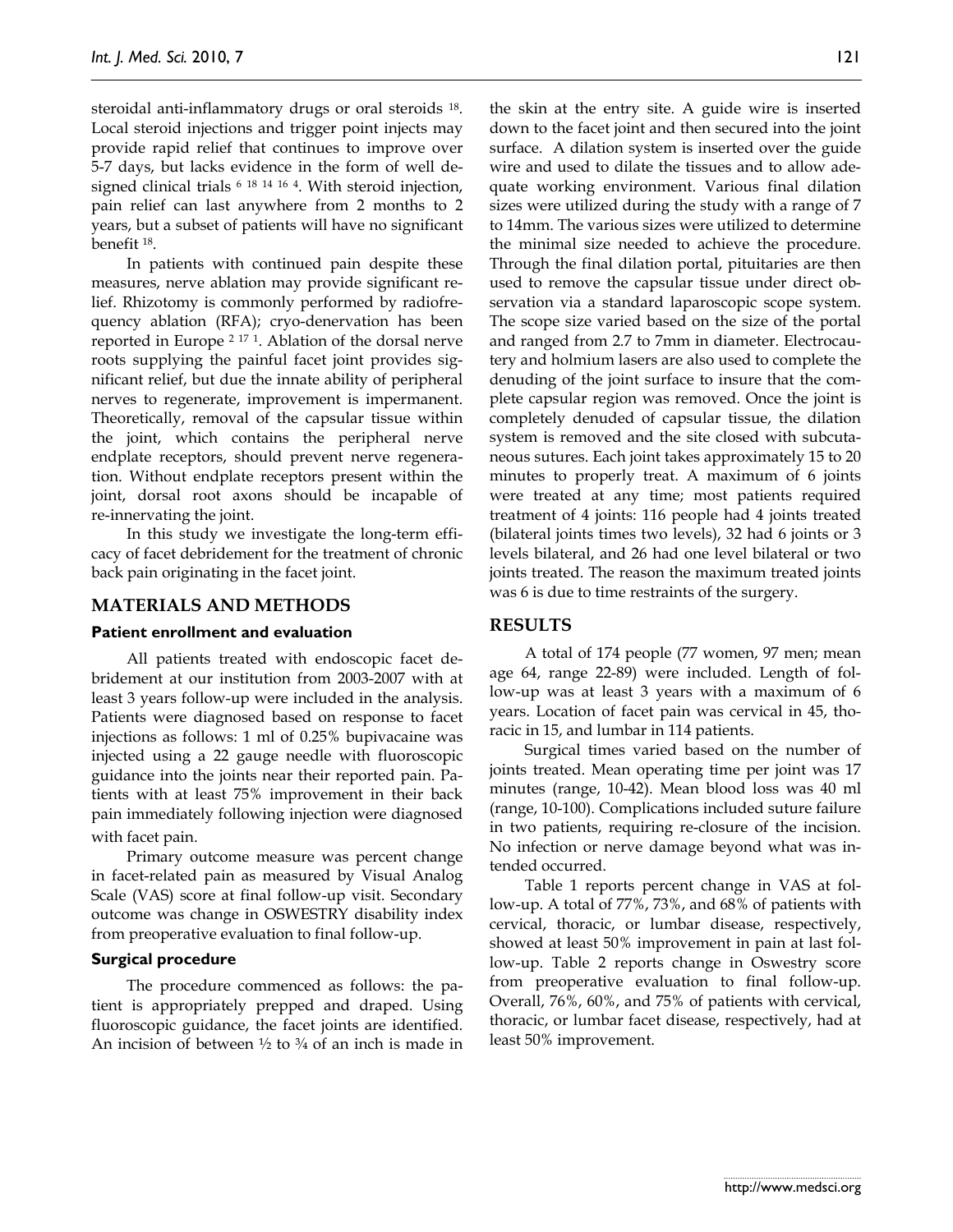| % Change VAS | No Change (N) | $1-24\%$ (N) | 25-49% (N) | $50-74\%$ (N) | $75-100\%$ (N) | Total (N) |
|--------------|---------------|--------------|------------|---------------|----------------|-----------|
| Cervical     |               |              |            |               | سى             |           |
| Thoracic     |               |              |            |               |                |           |
| Lumbar       | ᆠ             |              |            |               | 62             |           |

**Table 1**. Percent change in VAS pain score at long-term follow-up according to location of facet joint pain.

**Table 2**. Percent change in Oswestry Disability Index at long-term follow-up according to location of facet joint pain.

| % Change Oswestry | $-1 - 25%$ | No Change (N) | $1-24\%$ (N) | 25-49% (N) | $50-74\%$ (N) | $75-100\%$ (N) | Totals (N) |
|-------------------|------------|---------------|--------------|------------|---------------|----------------|------------|
| Cervical          |            |               |              |            |               |                | 45         |
| Thoracic          |            |               |              |            |               |                |            |
| Lumbar            |            |               |              |            |               | 68             |            |

In comparison of the endoscopic surgery approach to conventional facet joint therapies, out of the 114 lumbar facet patients, 72 patients underwent facet injections elsewhere as treatment prior to considering the endoscopic option. The facet injections in these 72 patients gave 50 to 100% relief of their pain in 86% of the patients with a median relief period of 3 months. The range of relief varied from zero days to up to 13 months for the facet injection group. None of the lumbar facet injection patients received permanent relief. Of the 114 lumbar facet patients, 26 underwent radiofrequency lesioning of the dorsal rami nerves prior to considering the endoscopic surgery option. Of these 26 patients, 14 patients had 50 to 100% relief with a median period of pain relief being 5 months. The range of relief for the radiofrequency group was from zero days to 16 months for all 26 patients who underwent the radiofrequency procedure. Of the 14 patients who revealed 50% or greater improvement from the radiofrequency procedure, the length of improvement varied from 3 months to 16 months. Again, no one in the radiofrequency group developed permanent relief of their pain. Thus, the endoscopic facet procedure offered long-term relief beyond what was seen when the patients underwent facet injections or rhizotomy procedures.

# **DISCUSSION**

Studies of radiofrequency ablation (RFA) for facet pain report rapid symptomatic relief. Success rates range from 21-71%. However, most studies are small in size, do not include a control group, and have limited follow-up. Because of the capacity for peripheral nerves to regenerate, long term outcome following ablation of the dorsal nerve root or its branches should be evaluated. Cho et al. 3 reported a 71% success rate in 324 patients at a mean follow-up of 22.5 months. Tzaan et al. 19 reported good results at a mean follow-up of 5 months in 41% of 90 patients. Schaerer 13 reported good to excellent results in 50% of

patients with cervical facet disease and 35% of patients with lumber disease after a mean follow-up of 13.7 months. Iwatsuki et al.<sup>5</sup> reported significant pain relief in 71% of 21 patients at one year follow-up with laser denervation of the dorsal facet capsule. Li et al. 8 treated 5 patients with RFA of the dorsal rami. Three patients had durable response after 6 to 16 months follow-up; two patients had no pain relief. Other authors have reported similar success rates but with limited or no follow-up data 7 <sup>12</sup> <sup>15</sup> 11.

Cryorhizotomy is reported in to be of similar efficacy. In a study of 76 patients treated via CT-guided cryorhizotomy of the dorsal nerve medial branch, Staender et al. <sup>17</sup> reported a mean VAS pain score reduction of 3.3 at six months follow-up; 40% of patients had relief for at least 12 months, and mean duration of pain relief was 14 months. Barlocher et al. <sup>1</sup> treated 50 patients with cryorhizotomy of the medial branch. At 1-year follow up, 62% had good results.

Our results are similar to those reported with RFA and cryorhizotomy. Importantly, the majority of our patients reported significant pain improvement for at least 36 months postoperatively. This durable effect is particularly promising, given the propensity for facet joint pain to return following dorsal root rhizotomy. We speculate that the direct visualization of the joint allows better de-innervation of the joint and removal of the entire end-plate receptors that adhere to the bone and capsular tissue.

Limitations of the current study include a lack of comparison group and lack of blinding. A randomized, controlled clinical trial would be ideal to further verify the efficacy we report here. We chose to include only patients with long-term follow-up in order to provide data on the duration of pain relief. The exclusion of patients with less than 3 years follow-up may bias our results, as patients with unsuccessful results may have left our clinic and received therapy elsewhere.

In conclusion, facet joint pain is a significant